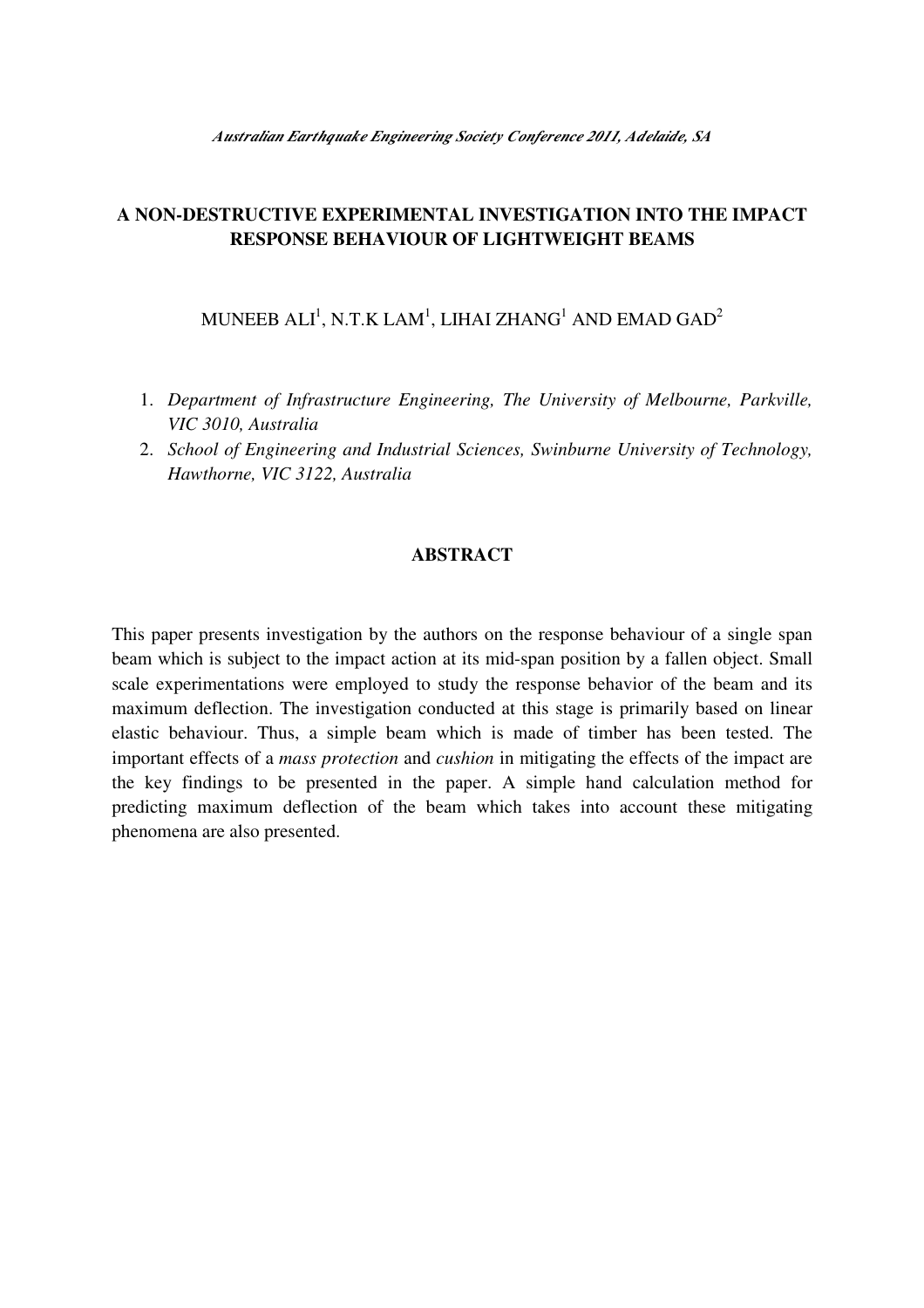#### **1. Introduction**

Innovations involving the use of lightweight materials can have strategic advantages over traditional design in terms of operational efficiency, improved functionality and reduction in the consumption of materials and energy (including embodied energy) in the long term. With civil engineering (and building) construction, design innovations to reduce weight typically make effective use of composite actions, pre-stressing actions, membrane or shell actions and the like. The common challenges in achieving those innovations are to ensure that the strength and stiffness properties of the innovative design are either superior, or comparable, to traditional design solutions whilst possessing other advantages. For example, lightweight concrete must possess compressive strength which is at least comparable to that of traditional concrete mixes; and lightweight floor panels must be able to span the same distance as conventionally designed floor panels for given gravitational loads whilst satisfying strength and deflection requirements. It is noted that parameters used for measuring structural performance objectives are typically based upon static, or quasi-static, conditions.

Limitations with analyses based on quasi-static conditions for modeling impact actions have been recognized for a long time. Whilst, collision loads are still commonly represented as quasi-static loads by designers, alternative methods of analysis based on equating energy have also been used. For example, highway codes of practices have also adopted the equal energy method in estimating the deflection demand (∆) and strength demand (*F*) on the *target* (e.g. vehicular barrier, column in support of a over-bridge) when subject to the impact action of a vehicle. In essence, Eq. (1.1) and Eq. (1.2) can be used for frontal impact if linear elastic behaviour of the *target* is assumed. Refer review presented by the authors in Yang *et al.* [in press] for literature references.

$$
\Delta = \frac{mV_o}{\sqrt{km}}\tag{1.1}
$$

$$
F = \sqrt{k m V_o} \tag{1.2}
$$

Where " $m$ " is the mass of the vehicle, " $V_0$ " is the cruising velocity immediately prior to contact with the surface of the target, and "*k"* is the elastic lateral stiffness of the structural element in support of the target in the direction of impact.

Equations (1.1) and (1.2) are based simply on equating the kinetic energy of the impacting object (the vehicle) with the amount of energy absorbed by the structural element in support of the target. Whilst these equations are easy to derive they have not taken into account the amount of energy that has been lost (and hence not transferred to the supporting structural system). For example, a significant amount of energy is dissipated as the impacting object (the vehicle) crumbles and sustains permanent deformation. More energy can be dissipated as the surface of the target is indented by the impacting object whilst sustaining localized permanent deformations. If the impacting object rebounds from the surface of the target following the impact, a significant amount of energy can be carried away by the rebounding impacting object in the form of kinetic energy. Similarly, significant amount of energy can be dissipated by impact on an absorber which is referred herein as "cushion". Thus, the amount of energy that is left to be absorbed by the structural element in support of the target can be very different to the initial kinetic energy carried by the *projectile* (as assumed in the derivation of Eq. (1.1) and Eq. (1.2). Importantly, this fraction of energy which is transferred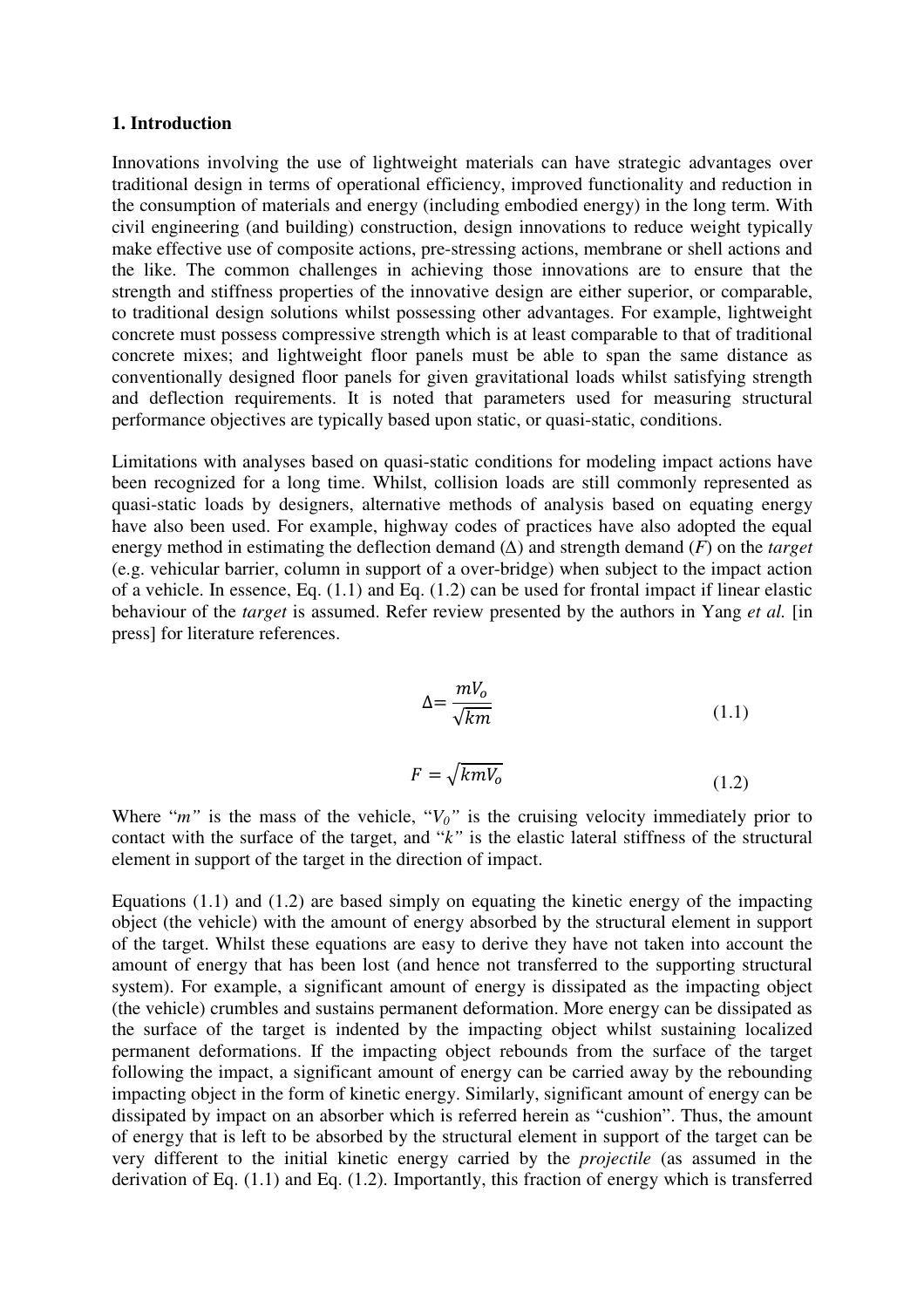into strain energy can be very sensitive to the effective mass of the target, or the mass ratio  $\alpha$ ) which is defined as the target effective mass divided by the mass of the impacting object (*m*). Consequently, the impact resistant capacity of a lightweight structural element (beam, column or floor panel) can be very different to its conventional design counterpart even if the two designs feature comparable static strength and stiffness properties. This distribution of energy that occurs on impact must be modeled accurately if the resistant capacity of a structural, or protective, element is to be assessed realistically. Grossly erroneous assumptions can be made by adopting quasi-static analysis as the basis of impact resistant capacity assessment. The distribution of energy is also not modeled by the equal energy method represented in Eq. (1.1) and Eq. (1.2).

A simple hand calculation method based on considering the collision between two lumped masses is introduced in Section 2 for analyzing the distribution of energy incurred on impact and for estimating the deflection and strength demand on the structural element in support of the target. The phenomena of protection by *cushion* and by *mass* (or inertia) will be illustrated analytically in Section 2 using this simplified modeling approach and then demonstrated experimentally in Sections 3 and 4. The objective of this paper is primarily to highlight these distinct phenomena which have important implications in the design of lightweight structures for robustness.

#### **2. Displacement Demand Estimate on Target by Lumped Masses Model**

Impact, or collision, actions can be modeled by a simple model involving two lumped masses which represent the *impacting object* (of mass "*m"*) and the *target* (of mass α*m*) as shown in Figure 2.1. The stiffness of the frontal spring connecting the projectile object to the target object is given the notation "*k1*" whereas the stiffness of the rear spring connecting the target to its support is given the notation "*k2*". Figure 2.1 is the schematic diagram showing the configuration of the lumped masses model. Stiffness value  $k<sub>l</sub>$  is used to represent the conditions of contact. The well known *Hertz law* can be used to calculate the value of  $k<sub>1</sub>$  for the idealized case of a deformable spherical object striking a hard and flat surface. To represent the conditions of a hard projectile striking the same surface, a high value of  $k_l$  is specified. Conversely, if either the projectile or surface of the target is soft, a low value of  $k_l$ is specified (as illustrated by the schematic diagram of Figure 2.2). Meanwhile, stiffness value  $k_2$  is used to represent the force-deflection behaviour of the structural element in support of the target which can be a beam, column, plate or frame. With structural elements featuring distributed mass (like beams), the generalized stiffness of the element calculated using *Rayleigh* method (Eq. (2.1)) can be taken as *k2.* Similarly, the generalized mass of the element calculated using the *Rayleigh* method (equation 2.2) can be taken as α*m*.

$$
k_2 = \int EI \left(\frac{\partial^2 \psi}{\partial x^2}\right)^2 dx
$$
\n
$$
\alpha m = \int \rho A \psi(x)^2 dx
$$
\n(2.1)\n(2.2)

Where *EI* is flexural stiffness of the beam or column, " $\psi(x)$ " is the shape function of deflection, "ρ" is the density of the material, and "*A"* is the cross-sectional area of the element with uniform sectional properties.

Approximate values of *k<sup>2</sup>* and α*m* for simply supported beams, cantilever beams and fixedend beams are summarized in Figure 2.3. The position of contact is assumed to be at midspan of the beam.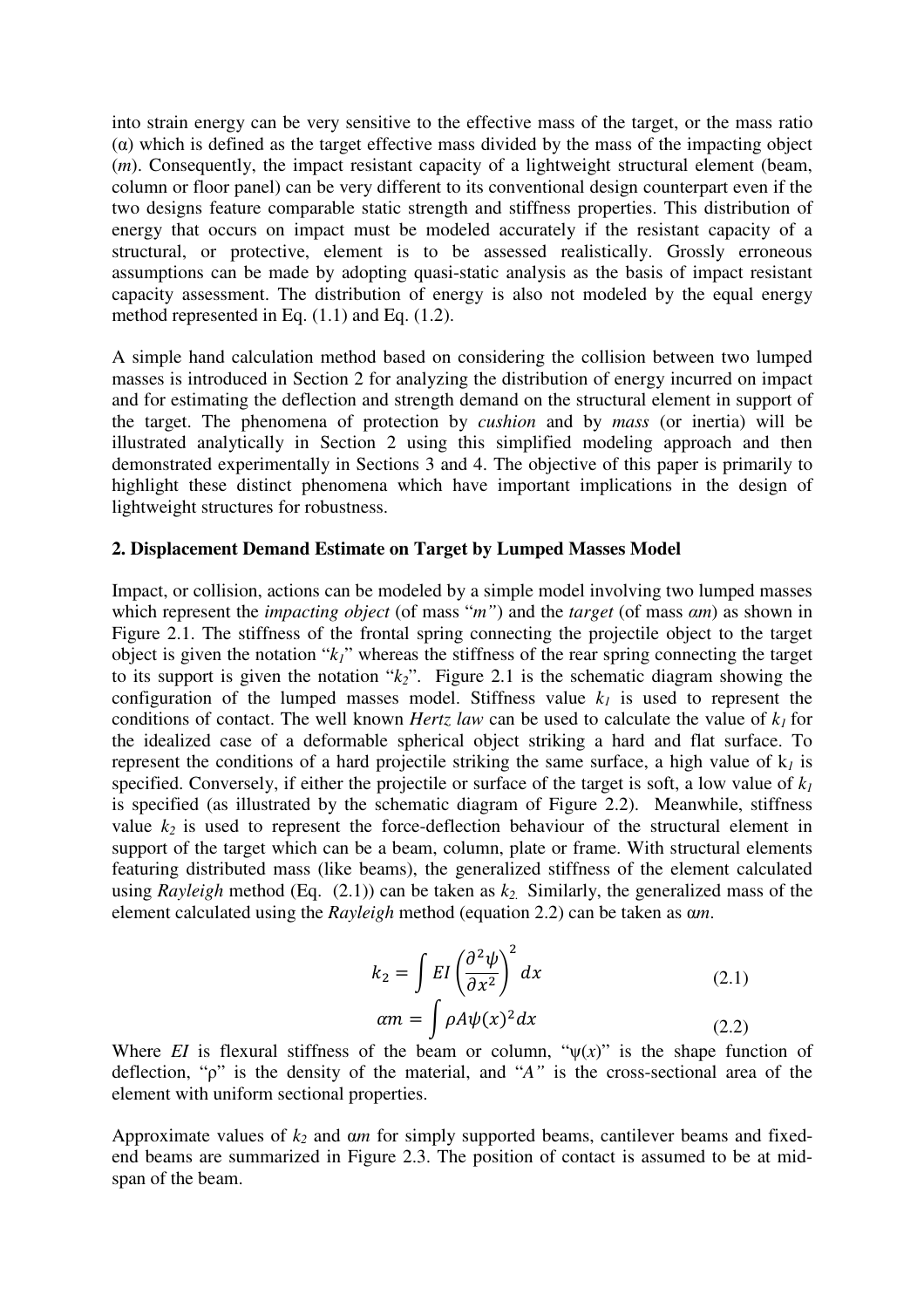The *two-degree-of-freedom* (2DOF) system introduced herein can be analyzed for its dynamic response behaviour based on the use of standard techniques involving modal analyses and impulse response functions. The time-histories of the motion of both the projectile object, *u1* (t), and that of the target object, *u2* (t), can hence be solved. The impact response behaviour of the two colliding objects can be resolved into five stages as illustrated schematically in Figure 2.4. The differential movement of the two objects,  $u_1$  (t) -  $u_2$  (t), is indicative of the stress-strain conditions developed at contact between the two objects whereas  $u_2$  (t) on its own is indicative of the deflection of the structural element in support of the target.



Figure 2.1 *Two-degree-of-freedom* system model for impact analysis



Figure 2.2 Frontal spring stiffness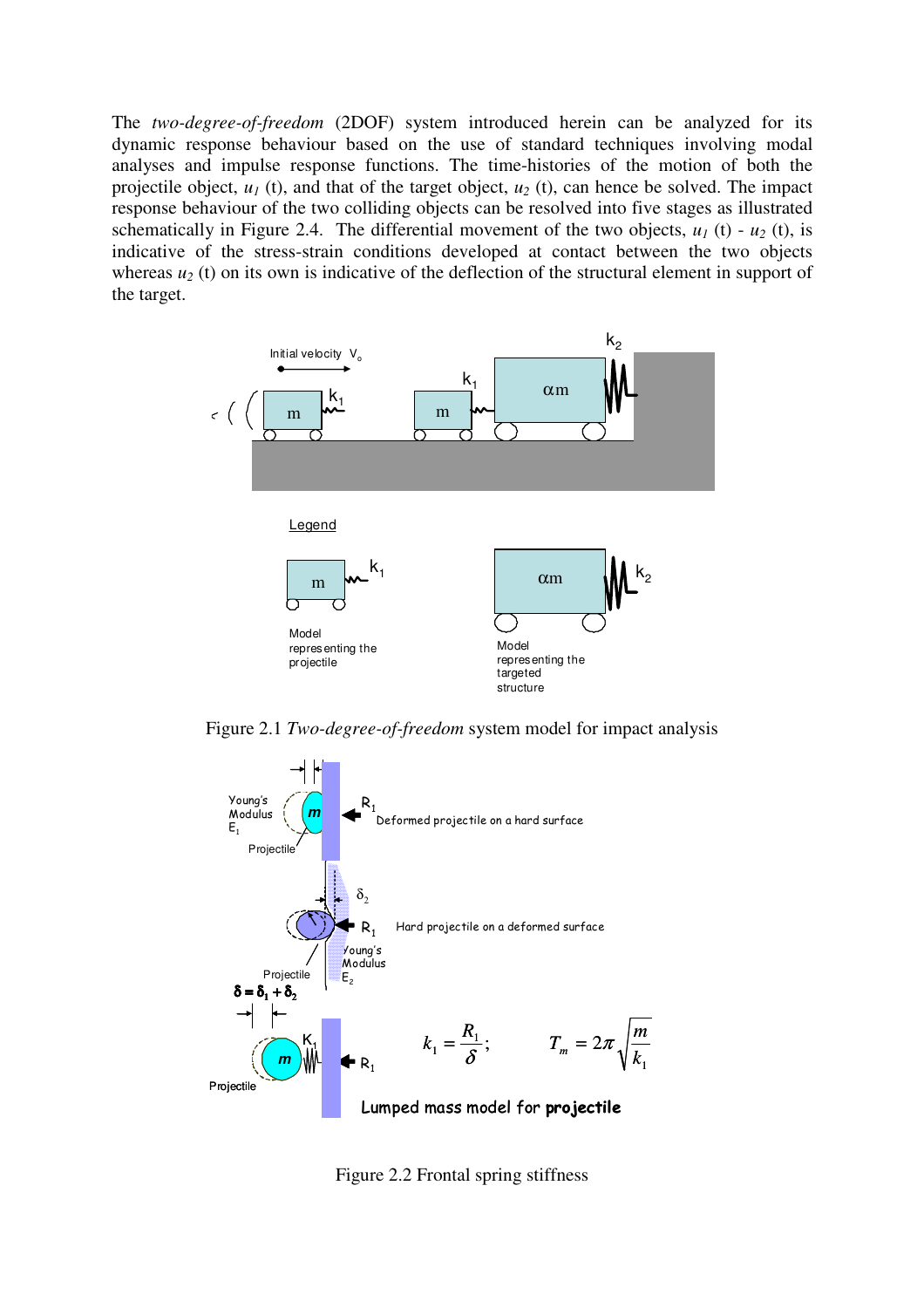

Figure 2.3 Generalised mass and stiffness values for beams



Figure 2.4 Stages of response to an impact

Alternatively, estimates of the force and displacement demand behaviour of the impact action can be obtained using a simplified analysis in which value of the frontal spring stiffness  $(k<sub>1</sub>)$ is assumed to reach infinity. Momentum transfer between the *projectile* and the target is therefore instantaneous. Consequently, momentum transfer between the colliding objects is not subject to any interference by the rear spring (given that there is no time available to compress the spring and develop reaction forces during the course of momentum transfer). In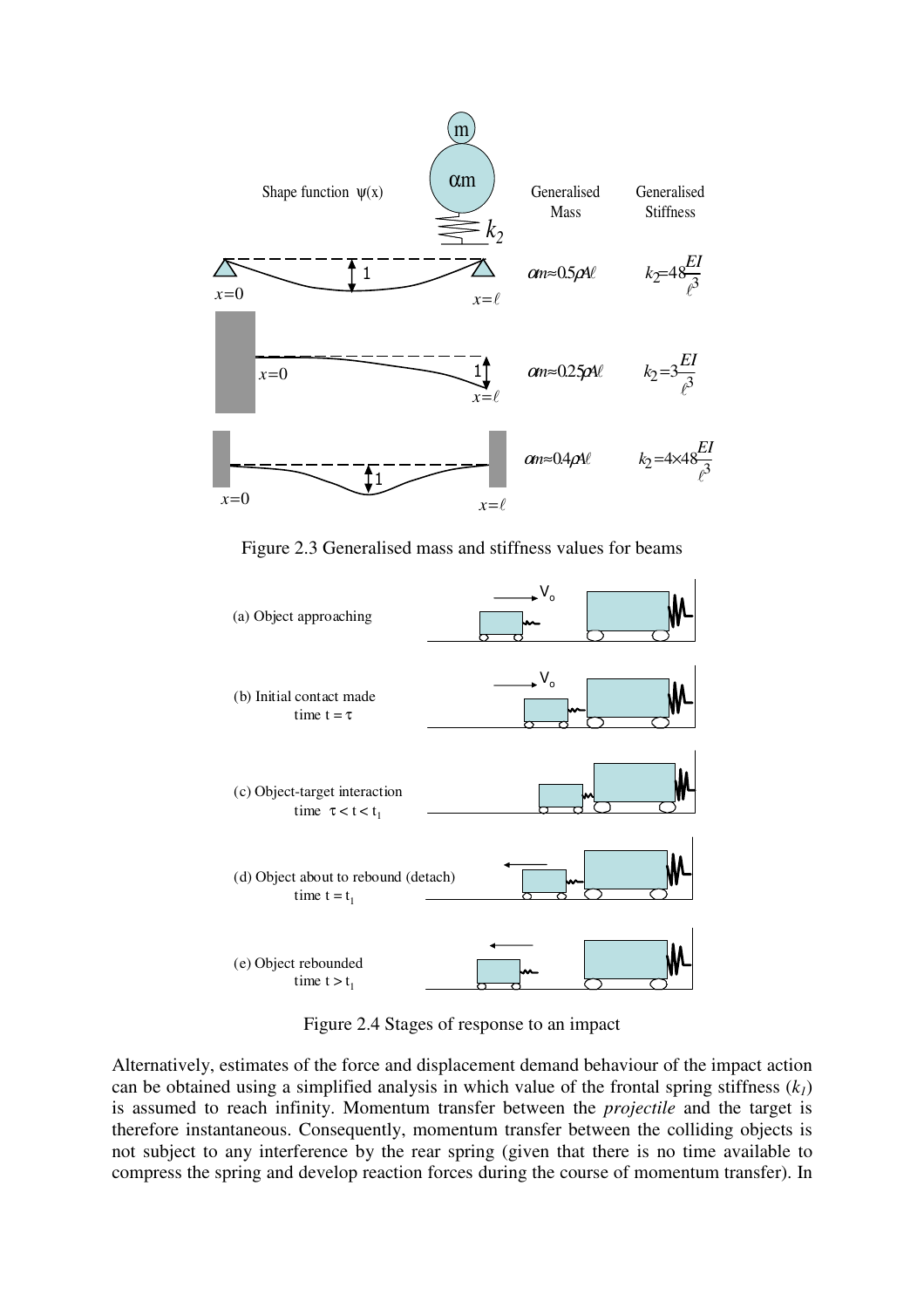essence, the collision action can be analyzed as two free-bodies (lumped masses) colliding in space. Thus, the classical relationships based on *equal momentum* and *equal energy* principles may be employed.

If no energy is dissipated on collision between two free bodies, the *projectile* object will behave elastically and rebounds from the surface of the target. The realistic estimates of the displacement demand value on the target can be obtained as follow:

$$
\Delta_0 = \beta \frac{mV_0}{\sqrt{k_2 m}}
$$
\n(2.3)

Where

$$
\beta = \sqrt{\frac{4\alpha}{(1+\alpha)^2}} \text{ or } \frac{2\sqrt{\alpha}}{1+\alpha} \tag{2.4}
$$

In practice, Eq. (2.3) will always provide conservative estimates given that some energy will always be dissipated on impact. In practice, for example, the *projectile* never rebounds to the same height where it is dropped. Nonetheless, this equation is able to provide an upper bound constraint to the impact induced displacement demand on the structural element.

If the *projectile* crumbles and dissipates energy it may not rebound but instead becomes attached to the target. The mass reduction factor  $(\beta)$  is obtained by Eq. (2.5).

$$
\beta = \sqrt{\frac{1}{(1+\alpha)}}\tag{2.5}
$$

#### **3. Experimental Investigation**

The main objective of the experimental investigation was to quantify the mitigating effects of a *cushion* and a *dummy mass* in extenuating the displacement demand of impact actions on a lightweight structural element. The experiments involved dropping a steel sphere, the *projectile*, onto the mid-span position of a miniature timber specimen and recording the timehistories of the deflection. The concept of impact interface as introduced in [Chen and May, 2009] was adopted.

#### **3.1.** *Experimental Setup*

The timber beam specimen which spanned a clear distance of 1.35m was restrained from rotations in the vertical plane. The *projectile* which was a steel sphere weighing 534grams was dropped from heights of (i) 200 mm and (ii) 400 mm. The motion of the *projectile* in free fall was guided by a glass cylinder to impact on the beam at mid-span position as shown in Figure 3.1. The deflection time-histories of the beam at mid-span position and its maximum deflection value were recorded and analysed.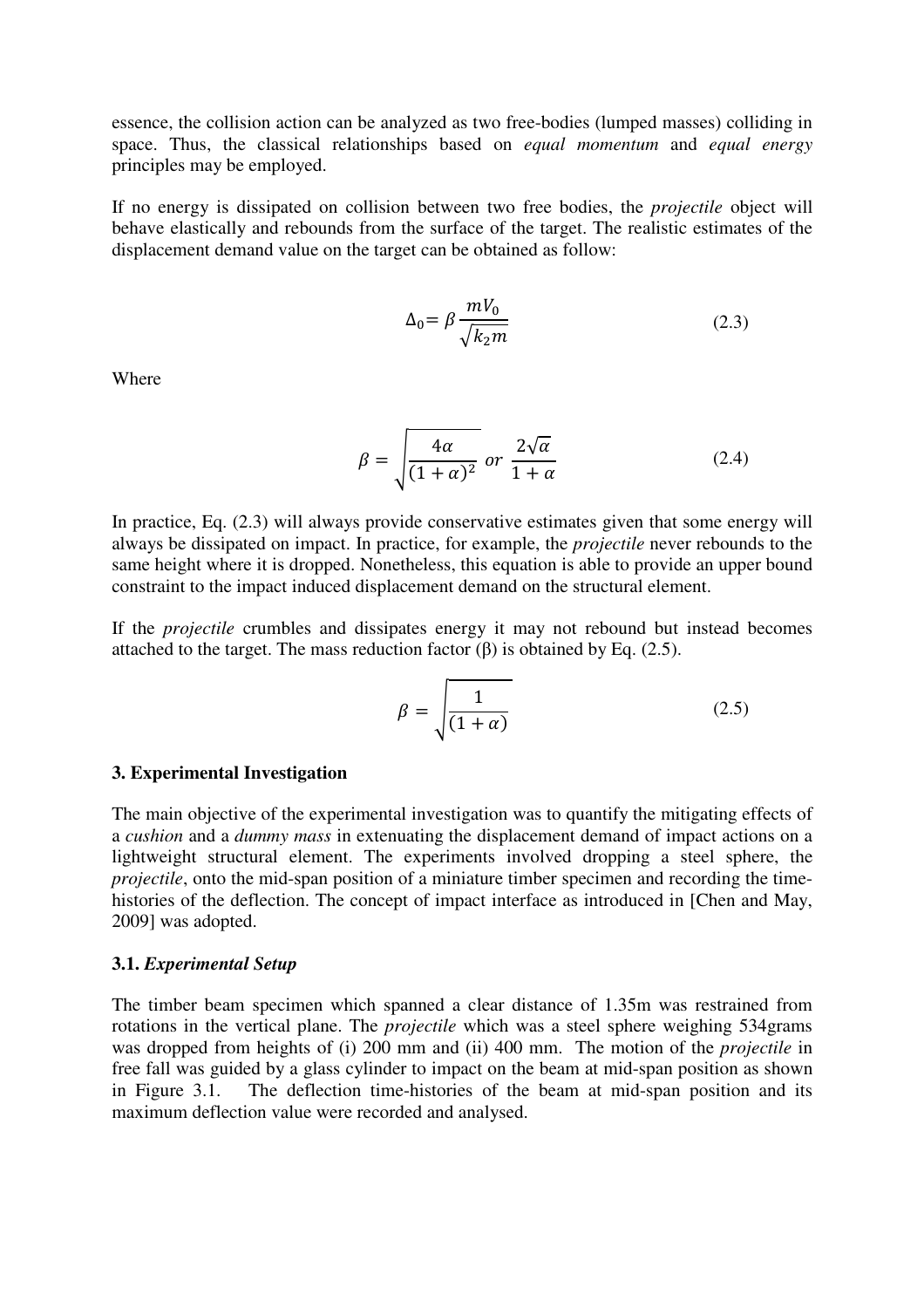

Figure 3.1 Experimentation setup

The experiments employed beam specimen made of softwood and of dimensions: 42 mm (width), 19 mm (thickness) and 1800 mm (length). The beam specimens were first statically loaded using the *four point bending method* as described in [Choi *et al*, 2007] to identify the load deflection relationship and hence obtain the value of *K2* (which is required for the *twodegree-of-freedom* system analysis as described in Section 2). Value of Young's Modulus (E) of beam specimen was then back calculated using the relationships summarized in Figure 2.3 and Table 3.1.

| Object                            | Density<br>$(\rho)$<br>$(kg/m^3)$ | <b>Stiffness</b><br>(K)<br>(KN/m) | Young's<br>Modulus<br>(E)<br>(GPa) | Effective<br>Mass $(\alpha m)$<br>(grams) |
|-----------------------------------|-----------------------------------|-----------------------------------|------------------------------------|-------------------------------------------|
| Beam                              | 513                               | 16.8                              | 8.8                                | 236                                       |
| <b>Steel</b><br>spherical<br>ball | 7774                              |                                   | 200                                | 534                                       |

Table 3.1 Parameters of impacting object and target beam

The moisture contents of the specimens were inferred from information provided by the literature and was taken as 10% [Johnson, April 1986]. The value of the *Poisson's* ratio (ν) was accordingly taken as 0.26 [Trentacoste, 2005]. The steel sphere projectile was 51 mm in diameter; the value of Young's Modulus (E) was taken as 200 GPa and value of ν was taken as 0.3 [Patnaik and Hopkins, 2004].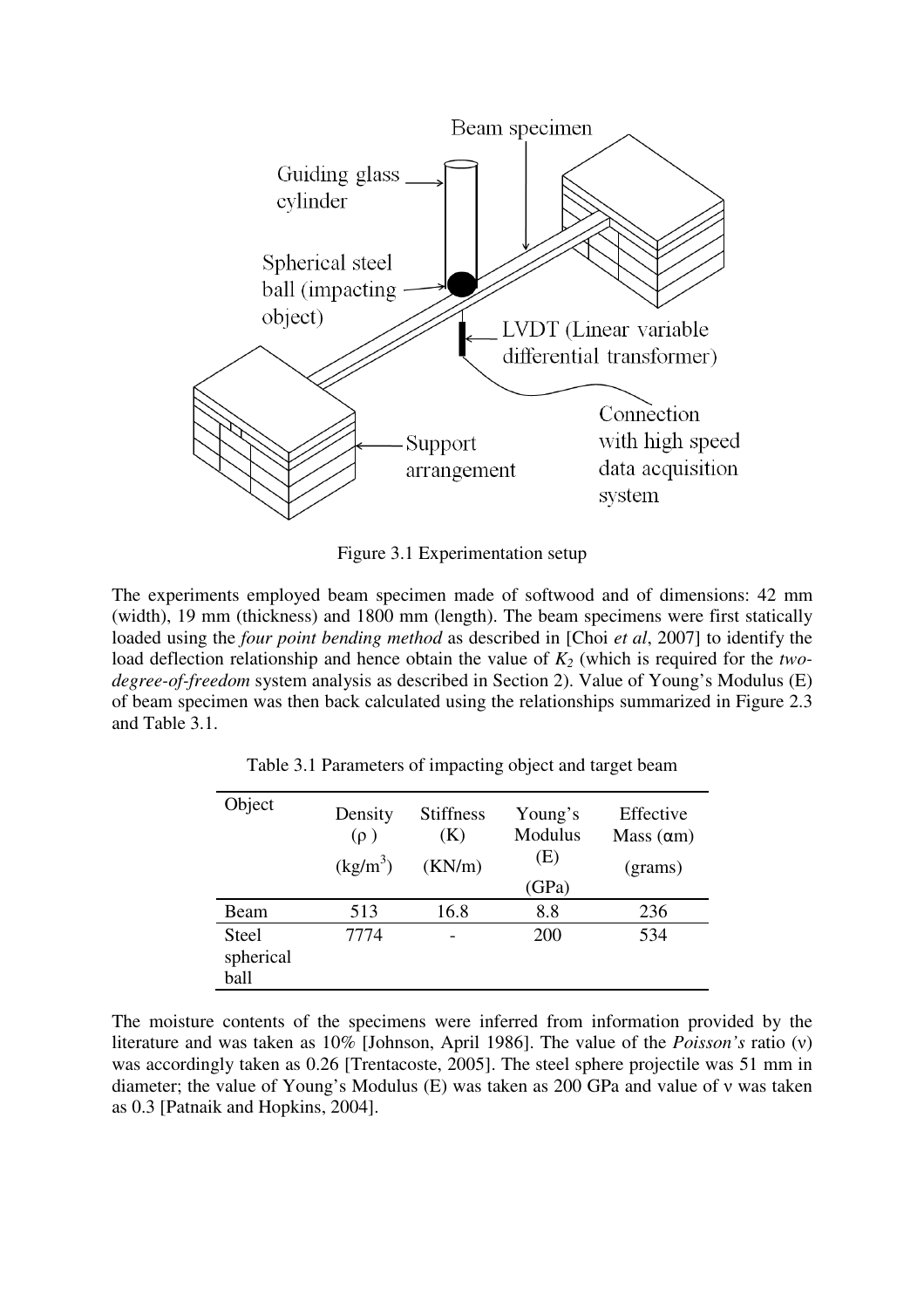### **3.2.** *Impact scenarios*

The experimental investigation involved a total of eight impact scenarios as outlined in table 3.2. The projectile was dropped from a modest height of either (i) 200mm or (ii) 400mm in order that the dynamic tests were non-destructive.

| Scenario<br>or Case<br>nos. | Impact interface                   | projectile<br>was dropped<br>(mm) | Height where Description of impact scenarios                                   |  |  |
|-----------------------------|------------------------------------|-----------------------------------|--------------------------------------------------------------------------------|--|--|
| $\mathbf{1}$                | None                               | 200                               | Guiding glass cylinder<br>Steel ball                                           |  |  |
| $\overline{2}$              | None                               | 400                               | (impacting object)<br>Beam (target)                                            |  |  |
| 3                           | Sand cushion                       | 200                               | Guiding glass<br>Sand<br>cylinder<br>(impact interface)                        |  |  |
| $\overline{4}$              | Sand cushion                       | 400                               | Steel ball<br>(impacting object)<br>Sand container<br>Beam (target)            |  |  |
| 5                           | Timber cushion                     | 200                               | Guiding glass<br>/cylinder<br>Timber block                                     |  |  |
| 6                           | Timber cushion                     | 400                               | Steel ball<br>(impact<br>(impacting<br>interface),<br>object)<br>Beam (target) |  |  |
| 7                           | Timber cushion<br>with steel plate | 200                               | Guiding glass<br>cylinder<br>Steel ball<br>Timber block<br>(impacting object)  |  |  |
| 8                           | Timber cushion<br>with steel plate | 400                               | (impact<br>interface)<br>Steel plate<br>Beam (target)                          |  |  |

Table 3.2 Impact scenarios (or cases)

Impact scenarios 01 and 02 featured timber specimen that was without any provision of interface between the *projectile* and the beam specimen. In other words, the *projectile* was made to strike the (unprotected) "bare beam". The length of beam within the clear span was only 0.8 times the total length. Given that the effective mass of a fixed-end beam  $(\alpha m)$  is 0.4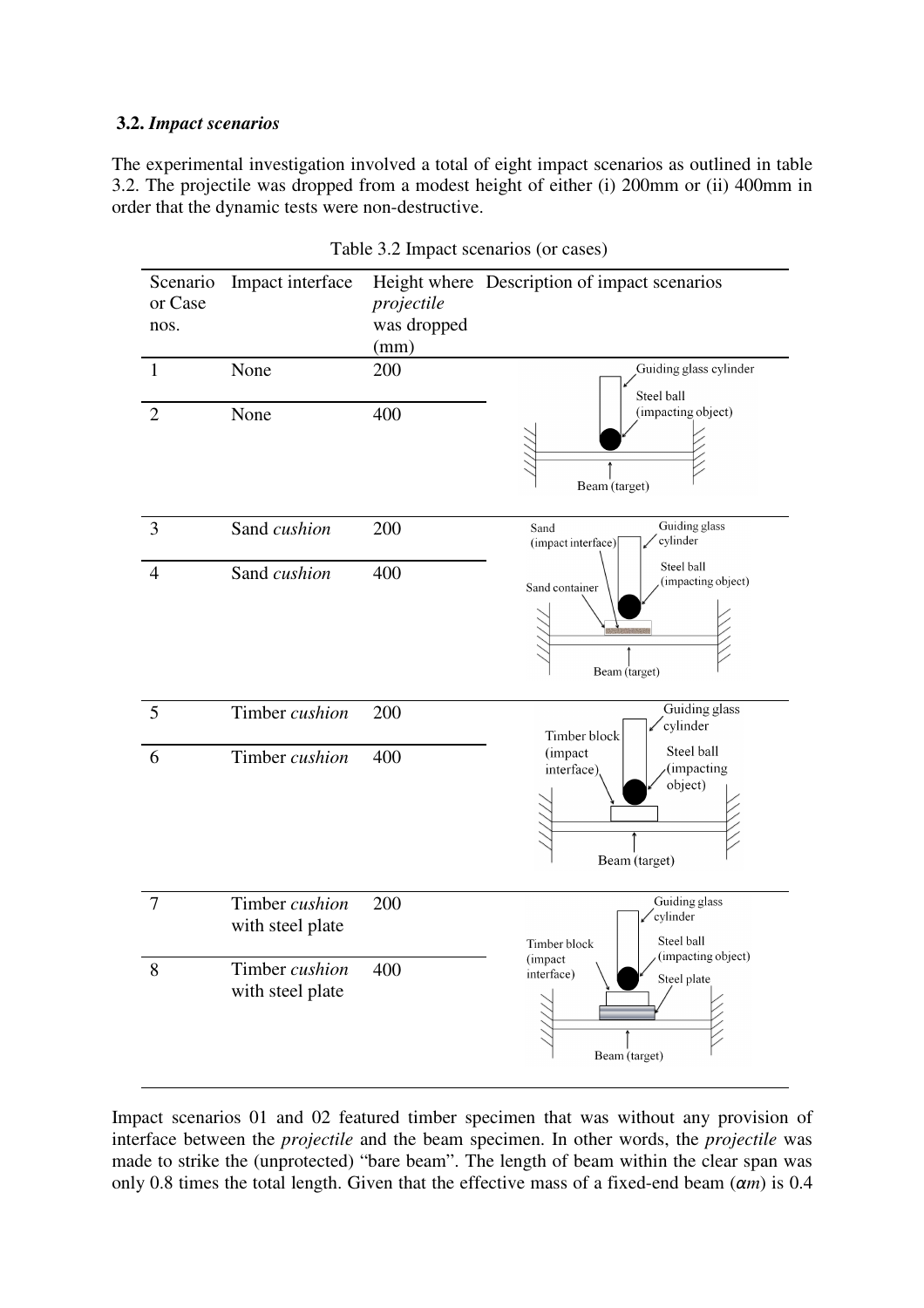times the total mass of the beam within the clear span (refer Figure 2.3). In comparison, the *projectile* had a much larger mass  $(m)$  of 534 grams. Thus, the value of the mass ratio  $(\alpha)$  was considerably less than 1.0. As a result, little energy was expected to be dissipated on impact on the bare beam according to Eq. (2.4) in which elastic impact was assumed. Consequently, Eq. (1.1) and Eq. (2.4) provide similar estimates of the displacement demand value of the beam. A displacement value of 11 mm and 15 mm was estimated for a drop height of 200 mm (case 01) and 400 mm (case 02) respectively. These impact scenarios featuring no *interface* for protection were used as *control* experiment. nd Eq. (2.4) provide similar estimates of the splacement value of 11 mm and 15 mm was<br>01) and 400 mm (case 02) respectively. T<br>r protection were used as *control* experiment.

The rest of the experimental investigation involved the use of a range of materials as interface between the *projectile* and the beam specimen. Impact scenarios 03 and 04 featured the use of sand as *interface* (or *cushion*). A plastic container measuring 146 mm by 90 mm on plan was filled with a layer of sand which was 31 mm thick and of density equal to 1643 kg/m<sup>3</sup> giving a total mass of 657 grams. Impact scenarios 05 and 06 featured the use of a block of timber as *interface* (*cushion*) instead. The timber block was of dimensions: 105 mm (length) by 70 mm (width) by 35 mm (thick) and had mass of 134 grams. Finally, impact scenarios 07 and 08 incorporated a steel plate which was placed underneath the timber cushion in order that the conditions of the surface which was in contact with the *projectile* were kept the same as for impact scenarios 05 and 06. The steel plate was of dimensions: 100 mm (length) by 101 mm (width) by 25.5 mm (thick) and had mass of 1925 grams. Significantly, the mass of the combined interface comprising the steel plate and timber block combined was 2060 grams which was considerably heavier than interface used in the other impact scenarios.

### **4. Results and Discussions**

Results from the dynamic experiments involving the eight impact scenarios  $(01 - 08)$  are summarised in Figures 4.1  $(a - h)$ . This timber specimen had a total mass of approximately 750 grams which was translated to an effective mass  $(\alpha m)$  of only 250 grams and a stiffness  $(K_2)$  value of 16.8 kN/m as shown in Table 3.1.

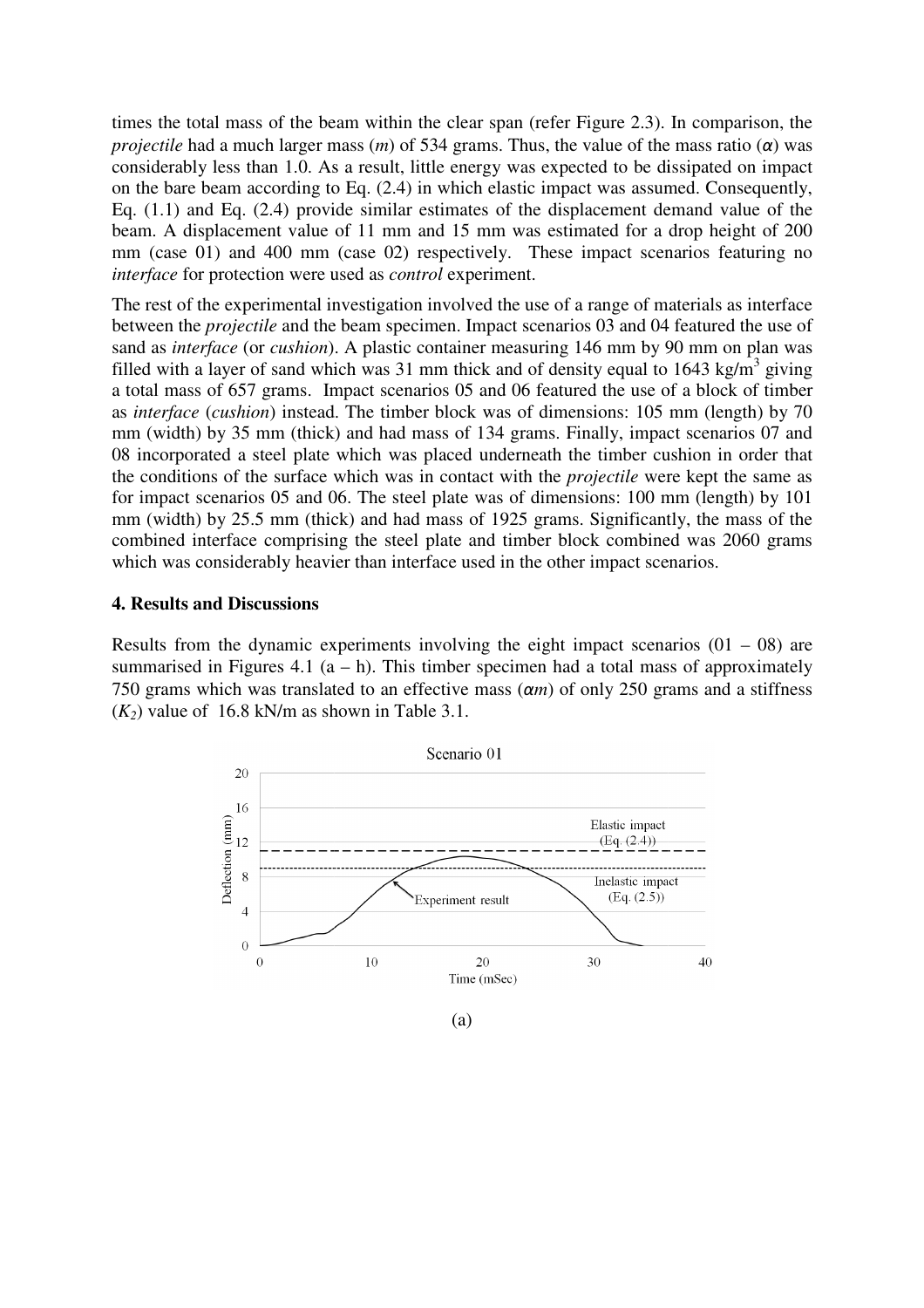









(d)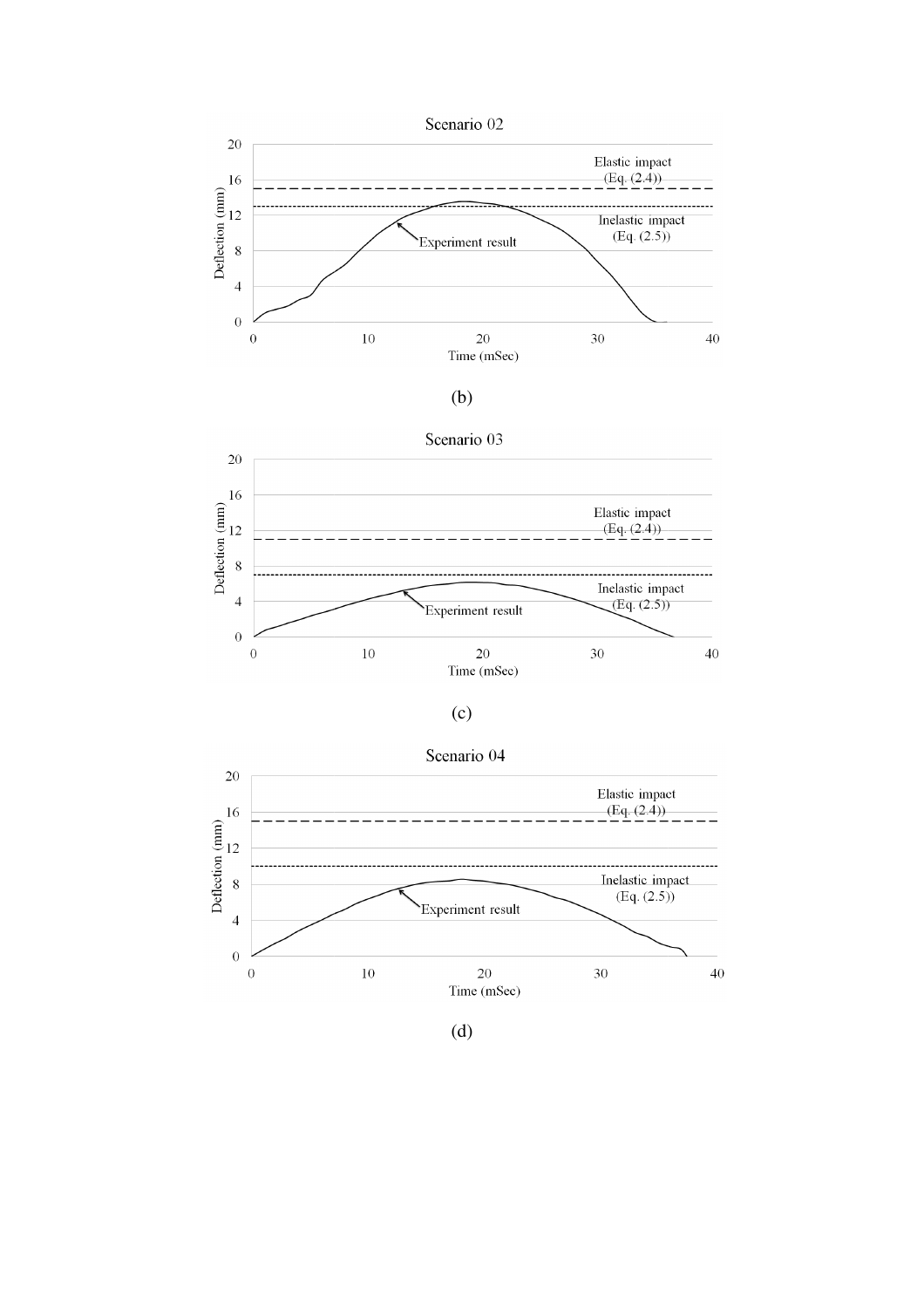











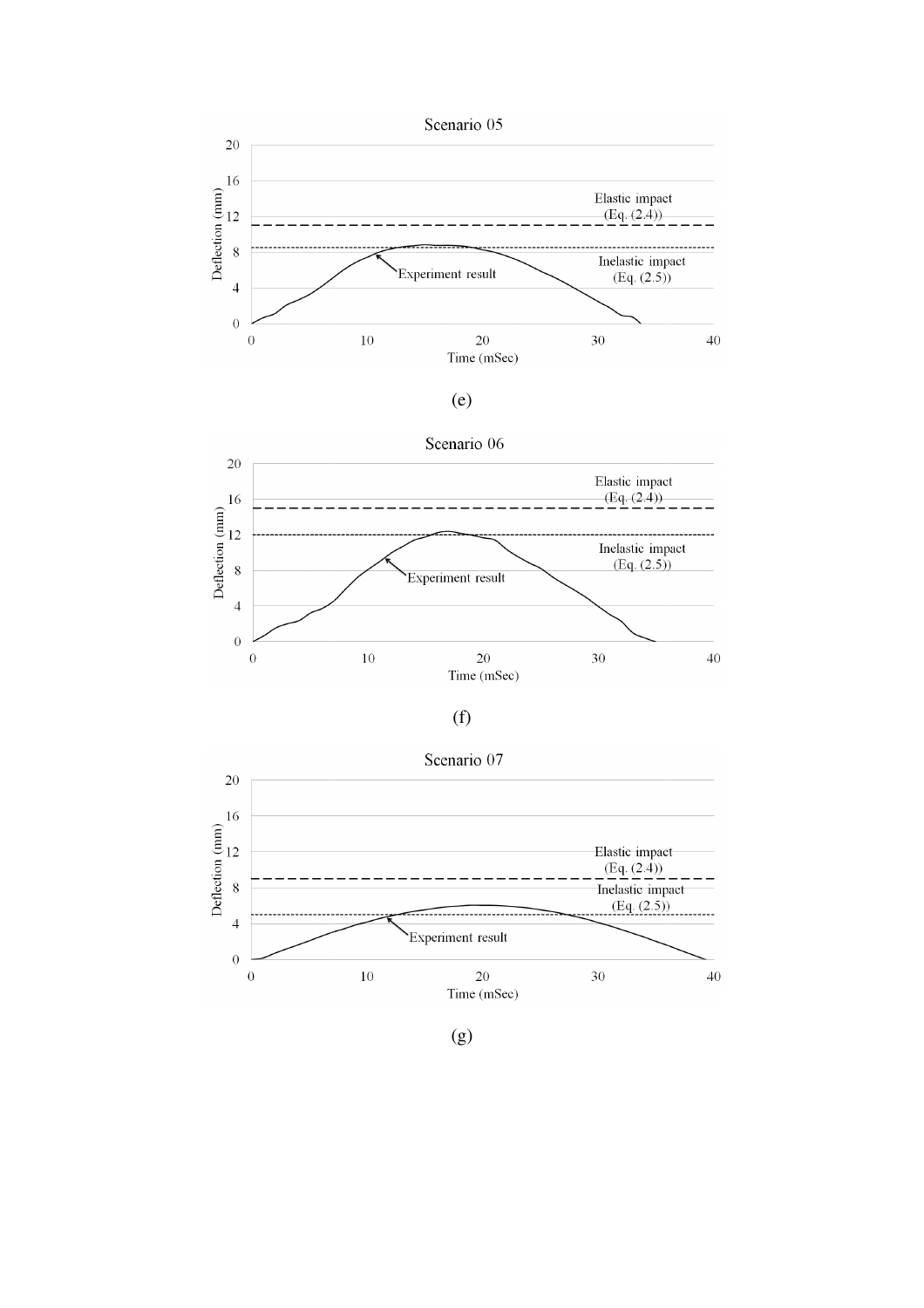

Figure 4.1 Displacement time histories of beam specimen

The *control* experiments (impact scenarios 01 and 02) were characterised by very little energy dissipation. This was because of the lightweight nature of the timber specimen which was without the protection of its self-weight or that of an interface. For a drop height mm and 400 mm displacement demand values of 11 mm and 15 mm respectively were predicted by the use of Eq. (2.4) based on *elastic* impact, or by Eq. (1.1) consistent with current codes provisions. These predicted values were in reasonable agreement with the respective maximum deflection values of 11 mm and 14 mm which were actually recorded from the respective experiments (refer Figures  $4.1$  a  $-$  b). For both drop heights, the observed displacement values were constrained in between estimates defined by Eq. (2.4) and Eq. (2.5) for *elastic* and *inelastic* impact. me histories of beam specimen<br>3 01 and 02) were characterised by very little<br>lightweight nature of the timber specimen which<br>or that of an interface. For a drop height of 200

Further experimentations were conducted for impact scenarios 03 and 04 which featured the use of a pot of sand as *cushion* to dissipate energy on impact. The experiments recorded no rebounce of the *projectile* following contact with the sand *cushion*. It is shown in Figures 4.1  $(c - d)$  that the maximum displacement values recorded from these impact scenarios were reduced by some 40  $\%$  - 50  $\%$  from the control experiments: from 11 mm to 6 mm (scenarios 01 to 03) and from 14 mm to 8 mm (scenarios 02 to 04). Interestingly, displacement estimates from hand calculations (Eq. (2.4) and Eq. (2.5)) for impact scenarios 03 and 04 were only slightly lower than estimates for scenarios 01 and 02. This was because the pot of sand only weighed 657 grams. Thus, what caused the reduction in the maximum displacement value of the impact had little to do with the small change in *mass* (inertia) of the set attributed to energy dissipation within the sand *cushion* which prevented re-bounce of the *projectile*. This proposition is supported by the experimentally observed displacement values being exceeded by predictions from both Eq.  $(2.4)$  and Eq.  $(2.5)$  as shown in Figures 4.1 (c – d). The conservatism of values predicted by the hand calculations stemmed from the implicit assumption that the transfer of momentum was instantaneous. Thus, the sand cushion served to cause a slight delay in the momentum transfer as well as dissipating energy. ) for impact scenarios 03 and 04 were only<br>d 02. This was because the pot of sand only<br>ction in the maximum displacement value of<br>in *mass* (inertia) of the set-up but was much

In scenarios 05 and 06, similar experiments were repeated whilst replacing the sand *cushion* by the much stiffer timber *cushion* (also of modest mass). As expected, the estimated displacement values from hand calculations  $(Eq. (2.4)$  and  $Eq. (2.5)$ ) were not very different to those scenarios that had been tested earlier for the same drop height. Again, there was insignificant change in mass of the interface across the scenarios. However, the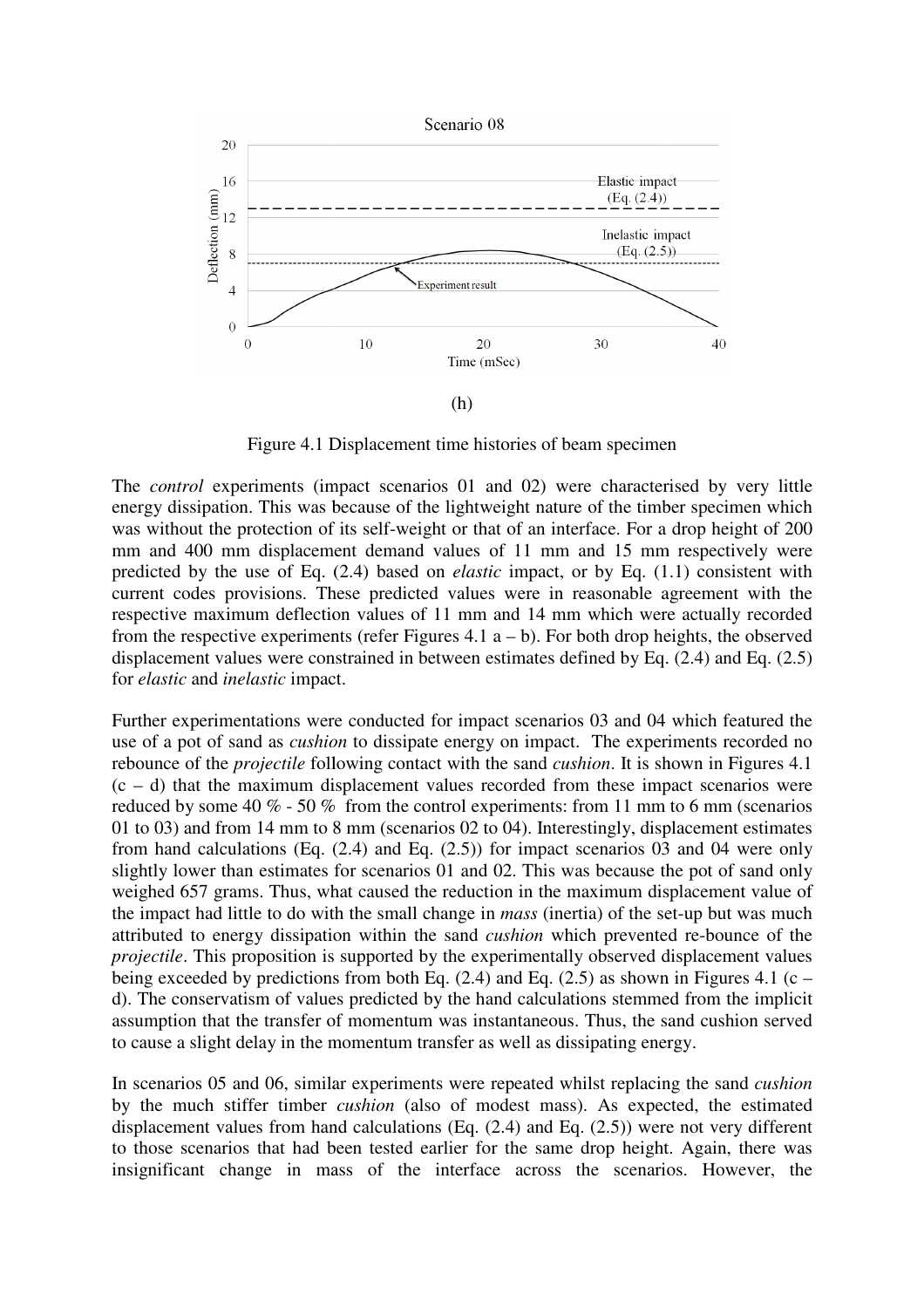experimentally observed displacement values as shown in Figures 4.1 (e – f) featured only a slight reduction from values associated with the *control* experiments, unlike scenarios 03 and 04.

Comparison of the observed displacement values across scenarios 01-03-05 and scenarios 02- 04-06 reveals different degrees of reduction associated with the use of different "cushion" materials (sand and timber block) as medium for energy dissipation.

| Scenarios | Descriptions                                                   | Drop Height of           | Drop Height of           |
|-----------|----------------------------------------------------------------|--------------------------|--------------------------|
|           | of Interface                                                   | $200$ mm                 | $400$ mm                 |
| 01 and 02 | <i>Bare Beam</i> without<br>Interface<br>(control experiments) | $11 \text{ mm}$<br>(1.0) | $14 \text{ mm}$<br>(1.0) |
| 03 and 04 | <b>Sand Cushion</b>                                            | $6 \text{ mm}$           | $8 \text{ mm}$           |
|           | as Interface                                                   | (0.55)                   | (0.55)                   |
| 05 and 06 | <b>Timber Cushion</b>                                          | $9 \text{ mm}$           | $12 \text{ mm}$          |
|           | as Interface                                                   | (0.85)                   | (0.85)                   |
| 07 and 08 | <b>Timber Cushion</b><br>and Steel Plate<br>as Interface       | $6 \text{ mm}$<br>(0.55) | $8 \text{ mm}$<br>(0.55) |

1. Values listed have been rounded-off to the nearest mm

2. Values in ( ) have been normalised w.r.t. observations from the control experiments

In scenarios 07 and 08, the same timber *cushion* (as used in scenarios 05 and 06) was deployed. Importantly, an additional steel plate was placed underneath the timber *cushion* to increase the mass of the combined interface to about 2000 grams. It is noted that the conditions of contact (between the *projectile* and timber *cushion*) were kept the same across scenarios  $05 - 08$ . The important findings from this latest set of experiments were the 30% reduction in the observed displacement value from 9 mm to 6 mm (scenario 05 to 07) for a drop height of 200 mm and from 12 mm to 8 mm (scenario 06 to 08) for a drop height of 400 mm. Refer Figures 4.1 (g – h) in comparison with Figures 4.1 (e – f). This reduction in the displacement demand value was attributed totally to the protection by mass (inertia) phenomenon which was well captured by estimates from hand calculations (Eq. (2.4) and Eq.  $(2.5)$ .

Refer Table 4.1 for a listing of the experimentally recorded displacement values from specimen 01 (figures in brackets are values that have been normalised with respect to the displacement values recorded from the control experiments of scenarios 01 and 02).

In summary, the experimental investigation involving eight impact scenarios revealed two distinct phenomena: (i) *cushion* protection phenomenon and (ii) mass, or inertia, protection phenomenon. Some 40% - 50% reduction in the displacement demand value was seen when sand was used as *cushion* forming part of the impact interface (scenarios 03 and 04 in comparison with scenarios 01 and 02). In a separate set of experiments, a 30% of reduction was also seen when a steel block of significant mass was incorporated into the interface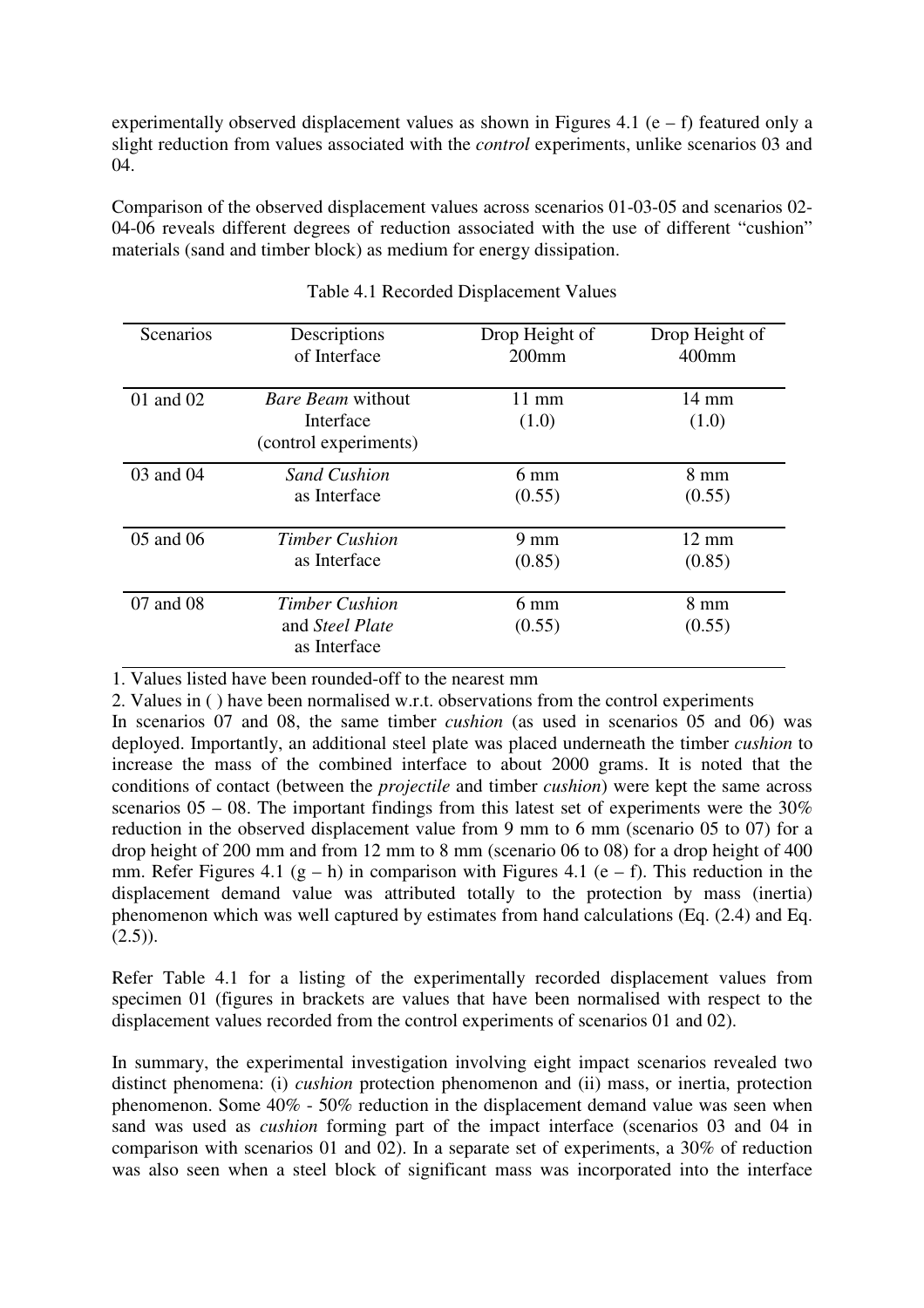whilst the cushion material in direct contact with the *projectile* was kept the same (scenarios 07 and 08 in comparison with scenarios 05 and 06).

# **5. Closing Remarks**

Two important phenomena associated with the impact resistant behaviour of structural elements have been introduced: (i) protection by *cushion* and (ii) *protection by mass (inertia)*. As demonstrated by laboratory experimentations involving miniature timber beam specimens, the impact induced displacement demand of the impact can be reduced considerably by placing a pot of sand as *cushion* interface between the *projectile* and the beam specimen. Significant reduction in the beam deflection can similarly be accomplished by simply placing an object of significant mass forming part of the interface at the position of contact. Simple expressions based on *equal momentum* and *equal energy* principles have been derived to provide estimates of the impact induced beam deflections taking into account both phenomena. Importantly, the calculated deflection values have been shown to be in good agreement with observations from experiments.

The concepts introduced herein also point to limitations in the use of parameters based on static conditions for assessing the potential performance of the beam, or column, element in an impact scenario. For example, a floor structure built of lightweight materials might not possess adequate impact resistant capacity even though its gravity load carrying capacity is comparable to that of a conventional floor structure. Thus, the phenomenon introduced herein has important implications in the design for robustness of lightweight structural elements. Meanwhile, the two phenomena introduced in the paper opens up new opportunities for design innovations for enhancing impact resistance.

## **References**

Asadi, M. [2007] "Experimental test and finite element modelling of pedestrian headform impact on honeycomb sandwich panel," Proc. of the 18<sup>th</sup> Engineering Mechanics Division Conference, Blacksburg, VA

Bouazza, A., Van Impe, W.F. and Haegeman, W. [1996] "Some mechanical properties of reconstituted boom clay," *Geotechnical and Geological Engineering* 14, 341-352

Chen, Y. and May, I.M. [2009] "Reinforced concrete member under drop weight impacts," Proc. of the Institution of Civil Engineers, UK, Structures and Buildings, 162, pp. 45-56

Chopra, A.K. [2007] Dynamics of Structures: Theory and Applications to Earthquake Engineering (Prentice Hall, New Jersey)

Danjaji, I.D., Nawang, R., Ishiaku, U.S., Mohd Ishak, Z.A. [2001] "Mechancial properties of sago starch filled linear low density polyethylene (LLDPE) composites," *Polymer Testing* 20, 167-172

Heimbs, S. , Middendorf, P. And Maier, M. [2006] "Honeycomb sandwich material modelling for dynamic simulations of aircraft interior components," Proc. of the  $9<sup>th</sup>$ International LS Dyna Users Conference, Detroit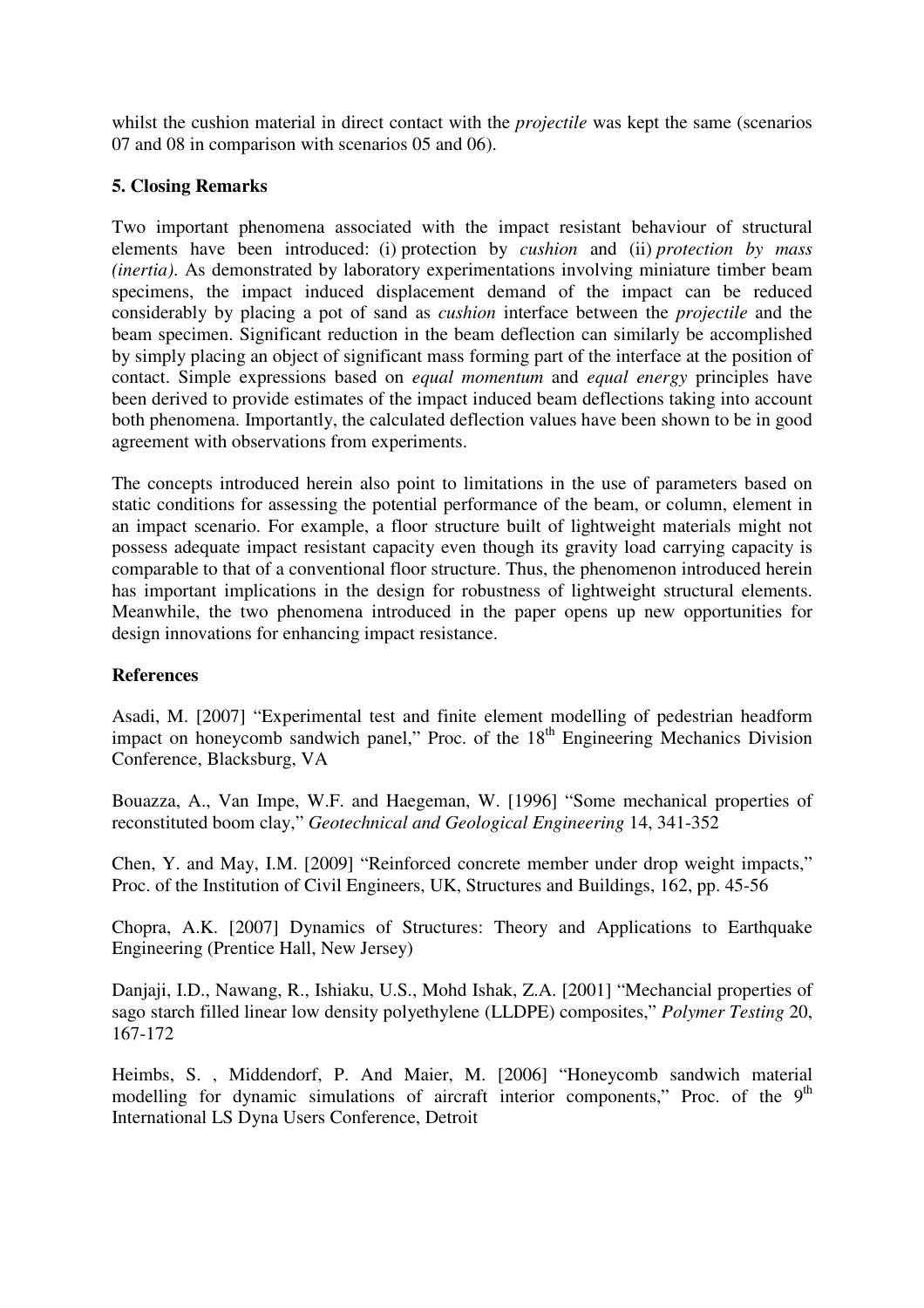Heimbs, S., Mehrens, T., Middendorf, P., Maier, M. And Schumacher, A. [2007] "Numerical determination of the nonlinear effective mechanical properties of folded core structures for aircraft sandwich panels," Proc. of the 6<sup>th</sup> European LS Dyna Users Conference, Gothenburg

Jackson, Karen E. [2010] "Prediction the dynamic crushing response of a composite honeycomb energy absorber using solid element based models in LS Dyna," Proc. of the  $11<sup>th</sup>$ International LS Dyna Users Conference, Detroit

Johnson, W. [1986] "Historical and present day references concerning impact on wood," *International Journal of Impact Engineering* 4(3), 161-174

Johnson, W. [1986] "Mostly on oak targets and 19<sup>th</sup> century naval gunnery," *International Journal of Impact Engineering* 3, 175-183

Lam, N.T.K., Tsang, H.H. and Gad, E.F. [2010] "Simulations of response to low velocity impact by spreadsheet," *Internaional Journal of Structural Stability and Dynamics* 10, 483- 499

Luyt, A.S., Molefi, J.A. and Krump, H. [2005] "Thermal, mechanical and electrical properties of copper powder filled low density and linear low density polyethylene composites," *Polymer Degradation and Stability* 91, 1629-1636

Patnaik, S.N. and Hopkins, A. [2004] "Appendix-5 Mechanical properties of structural materials," *Strength of Materials*, A Unified Theory, pp. 685-686

Samali, B., Choi, F.C., Li, J. and Crews, K. [2007] "Application of the modified damage index method to timber beams," *Engineering Structures* 30, 1124-1145

Tolooiyan, A., And Gavin, K. [2011] "Modelling the cone penetration test in sand using cavity expansion and arbitrary Lagrangian Eulerian Finite Element Methods," *Computers and Geotechnics* 38, 482-490

Trentacoste, Michael F. [2004] Evaluation of LS Dyna soil material model 147 (Federal Highway Administraction, US Department of Transportation)

Trentacoste, Michael F. [2005] Evaluation of LS Dyna soil material model 143 (Federal Highway Administraction, US Department of Transportation)

Villavicencio, R. and Guedes Soares, C. [2011] "Numerical modelling of the boundary conditions on beams stuck transversely by a mass," *International Journal of Impact Engineering* 38, 384-396

Wang, H.P., Wu, C.T., Guo,Y. And Botkin, Mark E. [2009] "A coupled meshfree/finite element method for automotive crashworthiness simulations," *International Journal of Impact Engineering* 36, 1210-1222.

Wood, Lyman W. [1916] Relation of strength of wood to duration of load (Forest Products Laboratory, US Department of Agriculture).